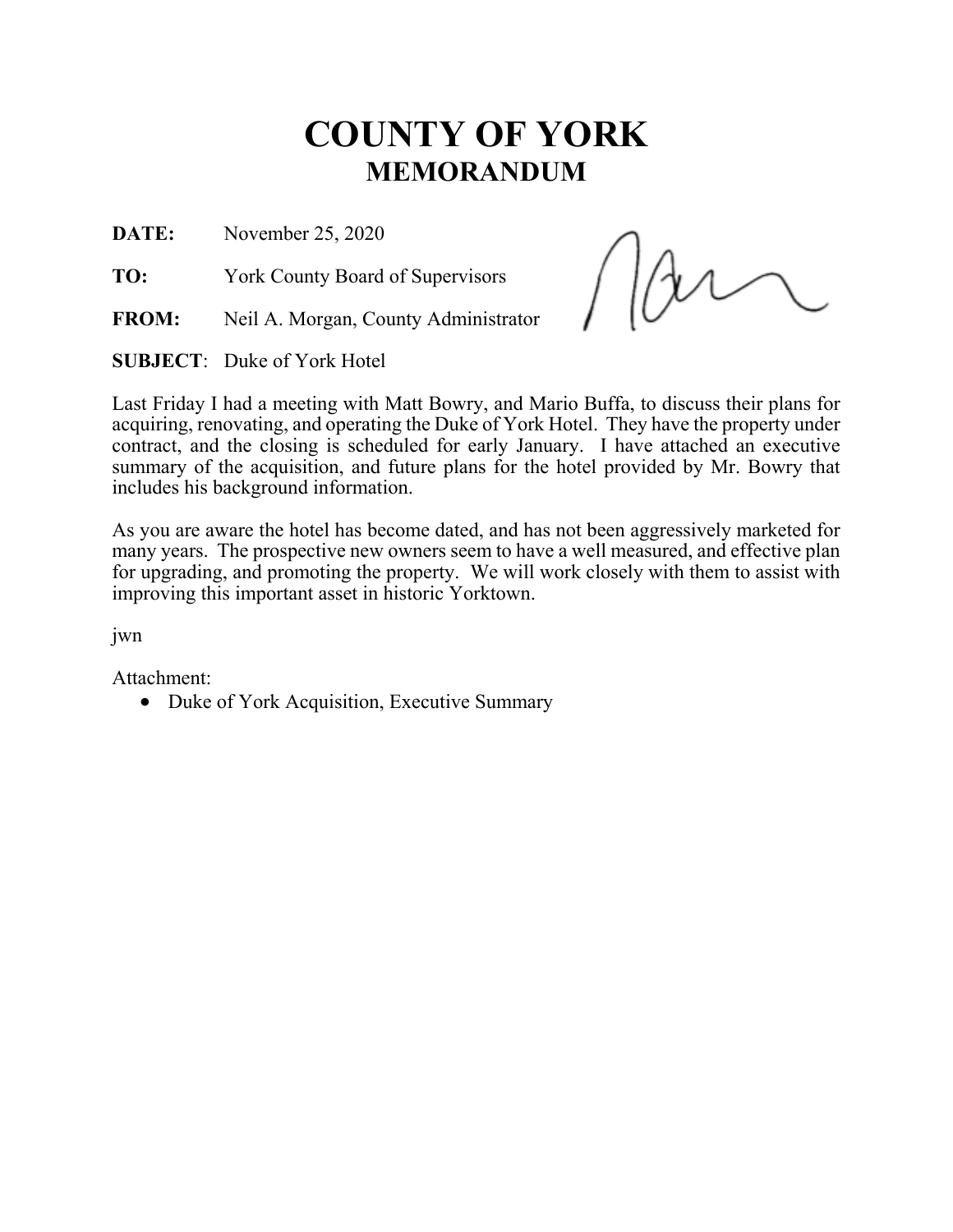# **Duke of York Hotel**

Yorktown, VA

### *Property Overview*

.

The Hotel consists of three buildings containing 57 rooms and a fourth building that houses the laundry facility and an apartment all located at 508 Water Street, Yorktown, VA 23690. The Hotel is currently operating at approximately 35% annual occupancy with an average daily rate of approximately \$125 generating approximately \$910,000 in revenue per year.

The Hotel is the only accommodation located on the waterfront of the York River in the historic village of Yorktown. The Hotel is adjacent to the Yorktown Battlefield Colonial National Historical Park and is conveniently positioned at the terminus of the Colonial National Historical Parkway that links Yorktown to Williamsburg and Jamestown. This parkway provides efficient and traffic reduced access to Busch Gardens Williamsburg and Water Country USA.

#### *Executive Summary*

- 1. Acquiring an underperforming asset with tremendous upside potential
- 2. An unmatched location on Yorktown Beach
- 3. Effectively zero competition in the market
- 4. Significant opportunity to increase rates and occupancy
- 5. Renovating the common areas and increasing the curb appeal
- *6.* Potential to add a rooftop bar/restaurant

#### *Executive Plan*

The Company will implement an extensive common area renovation program immediately upon acquisition. This program will include modernizing the appearance of the lobby, hallways and elevator and converting the onsite restaurant into a breakfast bar/market, conference room and a fitness center. We will celebrate the reopening of the Hotel when renovations are complete (estimated by the end of March 2021).

The renovated Hotel will provide a traditional beach aesthetic with modern conveniences such as state of the art wireless internet service, in-room streaming TV capabilities, grab and go breakfast options, a market for beer/wine/sundries, onsite workout facility, pool and a conference room. Saturday and Sunday brunch will be offered to our guests at our nearly adjacent sister restaurant, the Water Street Grille by way of a voucher.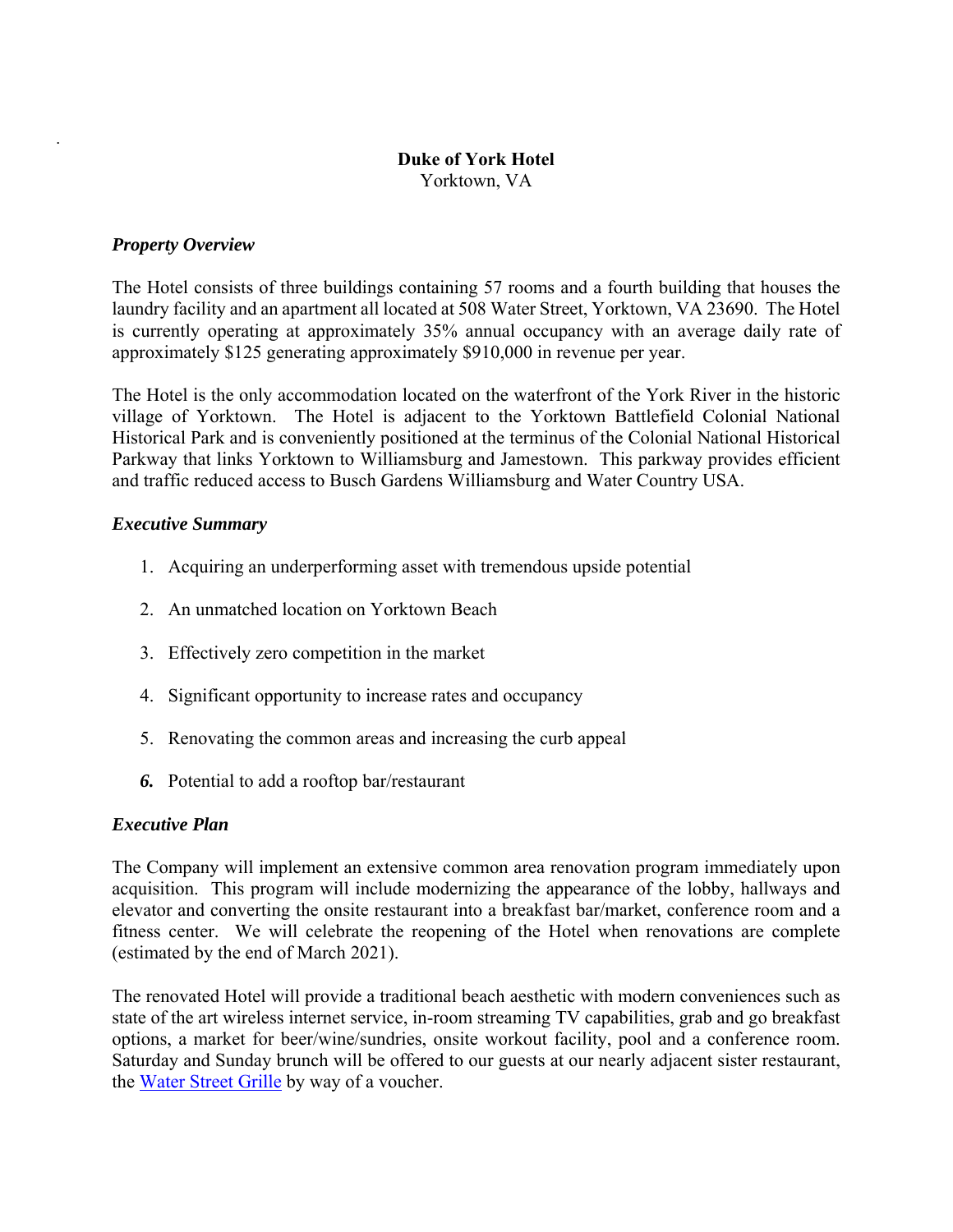The rollout of a new website and digital marketing plan will enhance customer awareness and pull business from the Williamsburg market. The implementation of our new property management system will provide the necessary tools for our team members to track all aspects of operations from housekeeping to maintenance requests in real time and thus increase guest satisfaction levels.

Further, we will focus on landscaping as well as the movement of the trash dumpster from the front of the property, removal of vending machines from the front of the property, the replacement of existing signage and awnings and the reconditioning of the parking surface. As operating cash flow allows, we will make modest room enhancements. We have budgeted \$500,000 to complete these renovations/enhancements.

All 57 units were modestly updated during the last five-years with new furniture, mattresses, bathrooms, paint and carpet. The Company does not anticipate any significant interior improvements other than paint and carpet as needed.

The Company intends to aggressively market the property to increase occupancy to historical levels of 45% - 50%. The marketing plan will be focused on increasing the Hotel's online presence and quantity of online reservations through a revamped website and search engine optimization strategy. Additionally, in-person sales calls will be conducted by Matt Bowry ("Mr. Bowry") at the Naval Weapons Center Yorktown, Plains All American Pipeline LP (Yorktown Refinery), U.S. Coast Guard Training Center and Virginia Institute of Marine Science to increase awareness of the new ownership/management and property changes and to rekindle the profitable lost relationships.

The current ownership/management has been a family business and has not adopted modern and professional marketing, operational and technological opportunities and strategies. Upon closing, Mr. Bowry will take over as the general manager of the Hotel.

# *The Principals*

# **Matt Bowry**

Mr. Bowry is the founder of M. A. Bowry & Company, the managing member of the Company, and will be responsible for the operations, property and asset management of the Hotel. Prior to founding M. A. Bowry & Company, Mr. Bowry worked for the past 10 years in various areas in the hospitality field ranging from the general manager of a nationally branded hotel to an acquisition consultant for a hotel management firm in Williamsburg to a financial analyst for the CFO of a large hotel operating/development company in Virginia Beach. Mr. Bowry began his career as a real estate investment banker in Baltimore where he was a vice president and participated in transactions in excess of \$2.5 billion.

Mr. Bowry received his BBA in Finance from James Madison University and his MBA from The College of William & Mary. Mr. Bowry was raised in Newport News and currently lives in Yorktown.

# **Mario Buffa**